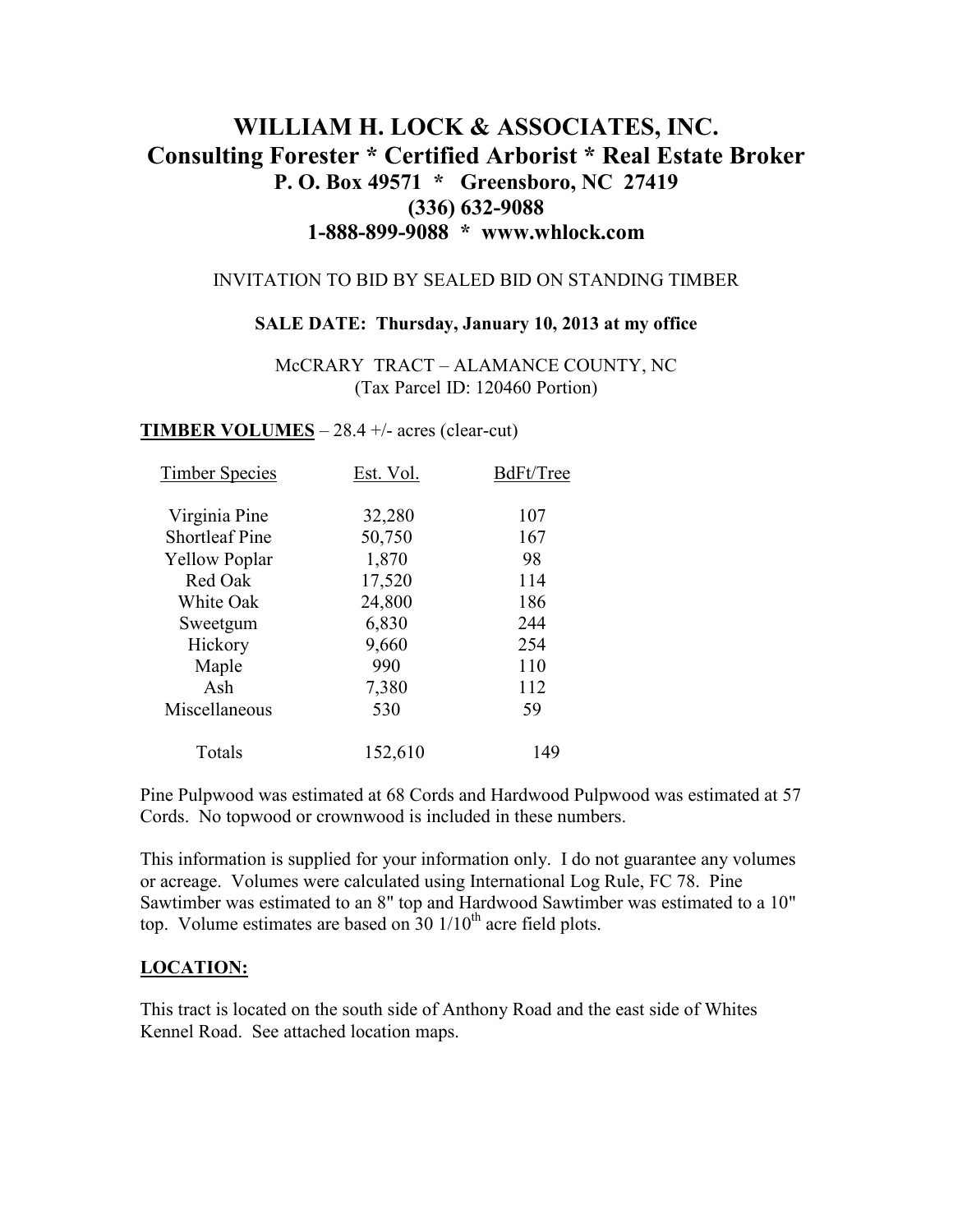Page Two McCrary - Timber Sale Sale Date: Thursday – January 10, 2013

### **BIDS:**

The McCrary Tract is being sold on a lump sum sealed bid basis. Bids will be accepted by **regular mail** if received by 5:00 pm on Wednesday, January 9, 2013 **OR** bids will be accepted by **email (whlock@whlock.com), telephone (336-632-9088), fax (336-632- 9088), or in-person** at my office until 11:00 am on Thursday, January 10, 2013. At 11:00 am on Thursday, January 10, 2013 all bids received will be recorded. The successful bidder will be notified within 24 hours of the bid openings. A 10% deposit may be requested to be delivered to William H. Lock & Associates, Inc. within 72 hours of the bid opening. The balance of the sales price is to be delivered at the sale closing. The seller reserves the right to refuse or accept any and all bids. Seller will consider all bids. The seller will be responsible for the timber deed preparation, revenue stamps if recorded, and the forestry consultant fees. The buyer will be responsible for all other closing costs. A \$1,000 performance deposit will be payable at closing and held in a noninterest bearing trust account until satisfactory completion of logging. The performance deposit does not limit the buyer's liability.

## **PLACE OF SALE:**

The timber sale will be held at the office of William H. Lock & Associates, Inc. in Greensboro, NC. The office address is 375 S. Swing Road, Greensboro, NC 27409. Telephone and Fax: 336-632-9088; Email: whlock@whlock.com

# **CONDITIONS OF SALE**:

1. The Buyer shall have 24 months from the date of the timber deed to cut and remove all merchantable timber within the "Sale Areas". "Creek Buffers" are considered "out" areas. No blue flagged trees marking these "buffer" and "out" boundaries may be cut and no trees within the blue flagged areas are to be cut. The tract is within the Jordan Lake Watershed so Buyer is responsible for following these specific regulations.

2. The Buyer shall access the tract from Anthony Road. All access routes will need to be installed and/or maintained according to all North Carolina Best Management Practices, Forest Practice Guidelines, and any applicable river basin or watershed rules. All roadways must remain open and passable by ordinary traffic at all times. The roadways must be left in similar condition at the completion of the harvesting operation as they were at the beginning of the harvesting operation, reasonable wear and tear accepted. Call W.H. Lock if there are questions concerning access routes.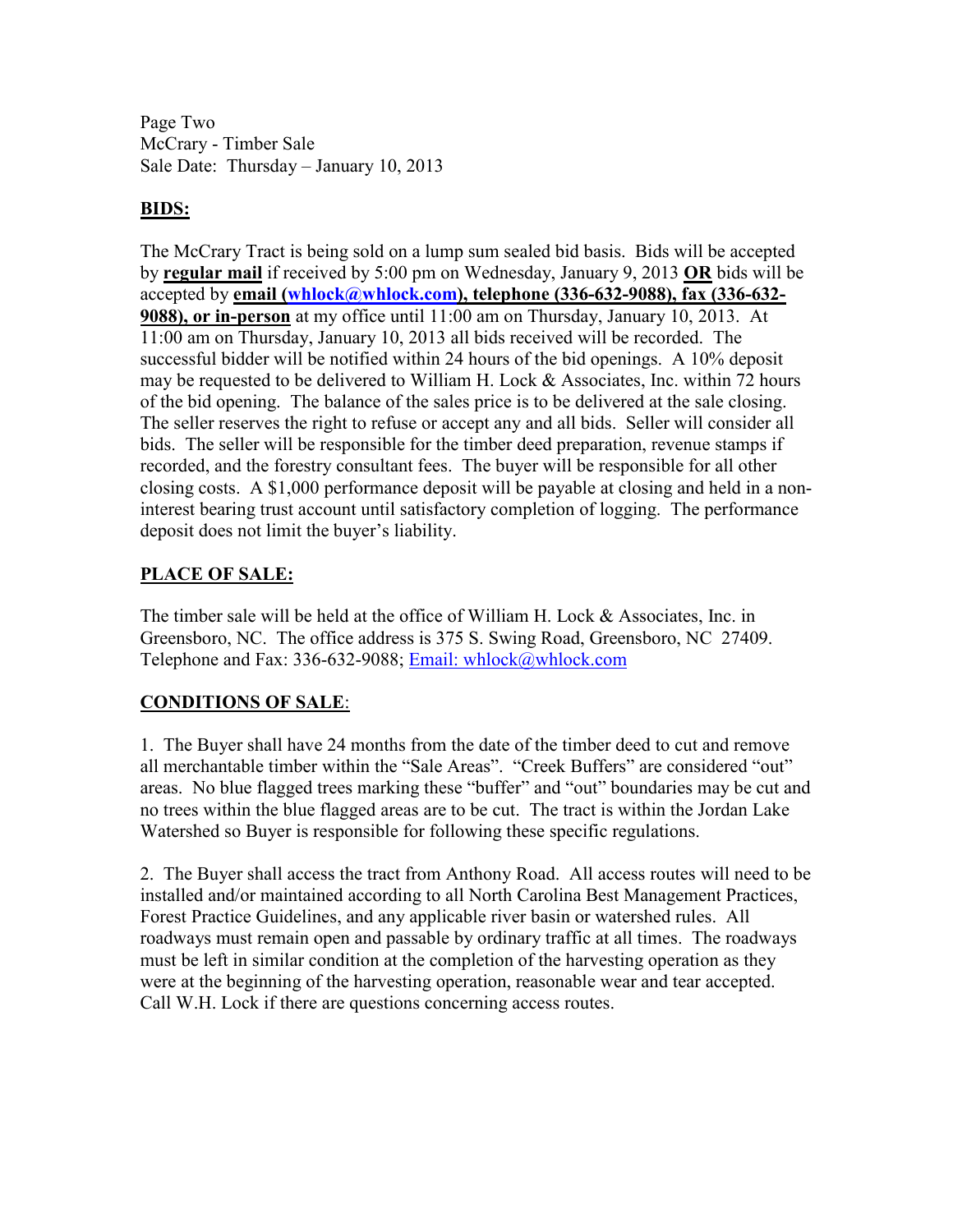Page Three McCrary - Timber Sale Sale Date: Thursday – January 10, 2013

3. The Buyer is responsible for maintaining a clean site. No equipment parts, trash, tires or other debris shall be left on the property. It shall be the Buyer's responsibility to clean up any hazardous material or chemical waste spills including but not limited to Diesel Fuel, Hydraulic Fluid, Machine Oil, and/or Gasoline upon the subject property. Responsibility will include any required remediation including but not limited to the removal of contaminated soils.

4. Harvesting operations must not interfere with any farming operations and farming operations must not interfere with any harvesting operations. Decking, loading or hauling will not be permitted in any existing open fields or pastures immediately adjacent to the timber unless approved by William H. Lock & Associates, Inc. If approved, open areas must be free of logging debris, smoothed when completed, and re-seeded if necessary. All loading decks and truck parking areas must be reseeded when the harvesting operation is completed. Buyer is responsible for maintaining usable fencing surrounding the existing open pasture areas. If damaged during the harvesting operation, Buyer agrees to immediately repair the damaged fence sections to their prior condition. Buyer will be allowed to remove fence sections to access the wooded portions of the property but will be expected to replace those sections immediately after completion.

5. The Buyer is responsible for following all Federal, State, and local regulations regarding timber harvesting activities. If required, Buyer is responsible for obtaining any necessary permits or licenses required for timber harvesting. All logging operations must conform to North Carolina Best Management Practices, Forest Practices Guidelines, Jordan Lake Watershed, and any applicable river basin or watershed rules. In the event that a non-compliance situation is identified on the tract as a result of the harvesting operation, William H. Lock & Associates, Inc. will have the express right to suspend the harvesting operation until the situation is brought into compliance. No trees or other logging debris shall be left in or across the property boundary, sale cutting lines or access roads and paths.

6. All necessary property lines and corners have been marked with blue and/or blue and white flagging. No flagged or painted trees denoting the property and/or sale boundary shall be cut and no trees outside the boundary lines shall be cut. If trees marking the property lines or sale boundary are cut, North Carolina timber trespass laws may apply. No trees shall be cut to fall on a neighboring landowner's property or where potential damage may occur. If existing property corners are damaged or removed as a result of the harvesting operation, Buyer agrees to replace the markers at the correct surveyed location at their own expense.